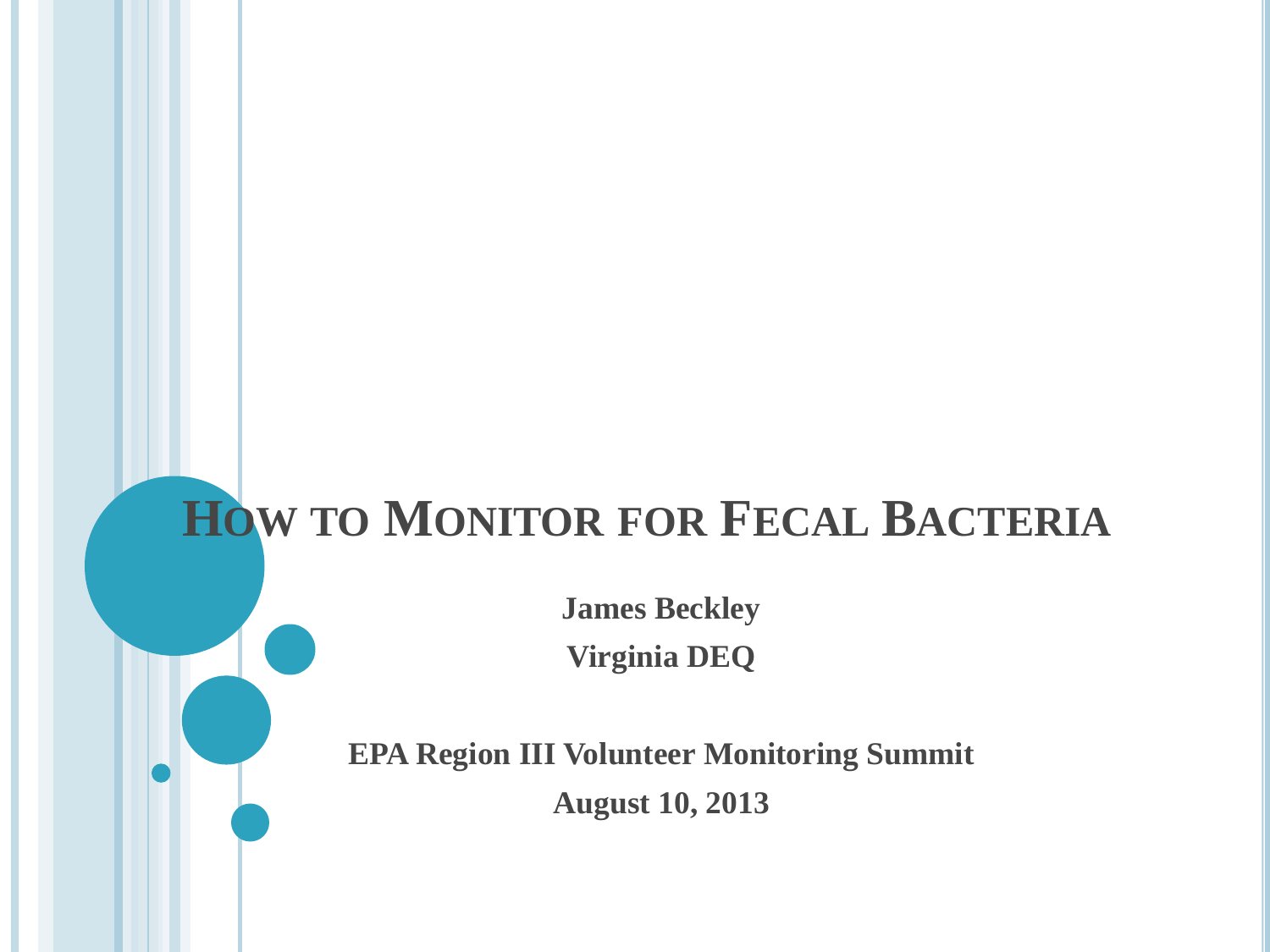### WHY MONITOR FOR FECAL BACTERIA

- Fecal bacteria is the largest impairment source of streams in Virginia; currently at 9,154 miles
- Affects recreation, shellfish, and animal uses
- Waters with high fecal bacteria usually also have high sediment and nutrient levels
- High levels of fecal bacteria and sewage in waterbodies increase the risk of illness



Now on YouTube! Search 'Attack of the E. coli' or go to [www.youtube.com/watch?v=fyY6YF9xtzc](https://www.youtube.com/watch?v=fyY6YF9xtzc)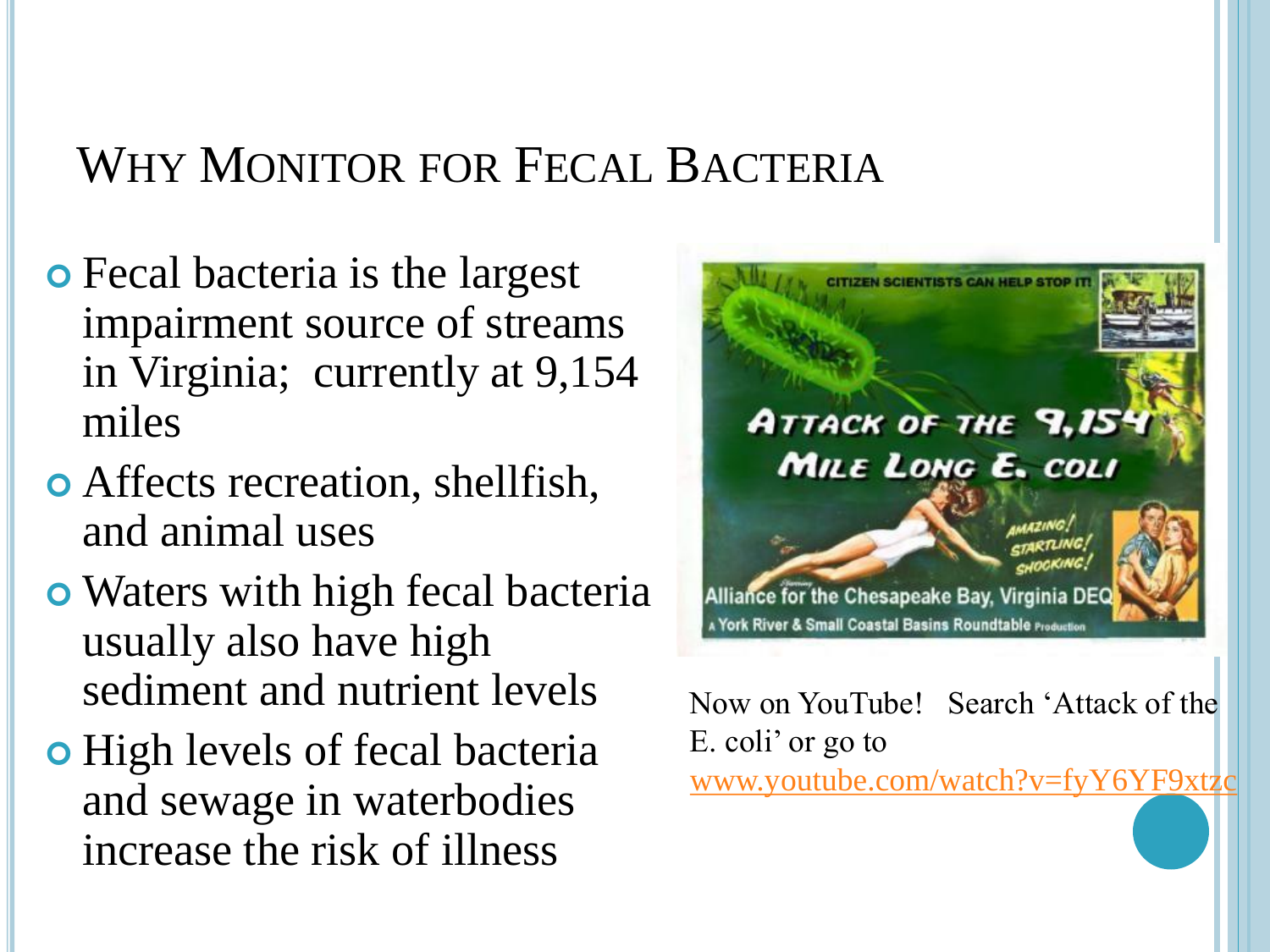### BEFORE WE GO FURTHER…

- Culture tests have results reported in CFU or MPN
- CFU or Colony Forming Units is the number of bacteria colonies that formed from the original bacteria in the sample
- MPN or Most Probable Number is a statistical estimate of the number of bacteria that was present in the sample
- Except for shellfish standards, Virginia Water Quality Standards only reference values by CFU
	- MPN data can still be used to gauge water quality
	- MPN data compares well with CFU results if using a large number of 'tubes' such as the QuantiTray 2000 used in the Colilert™ method.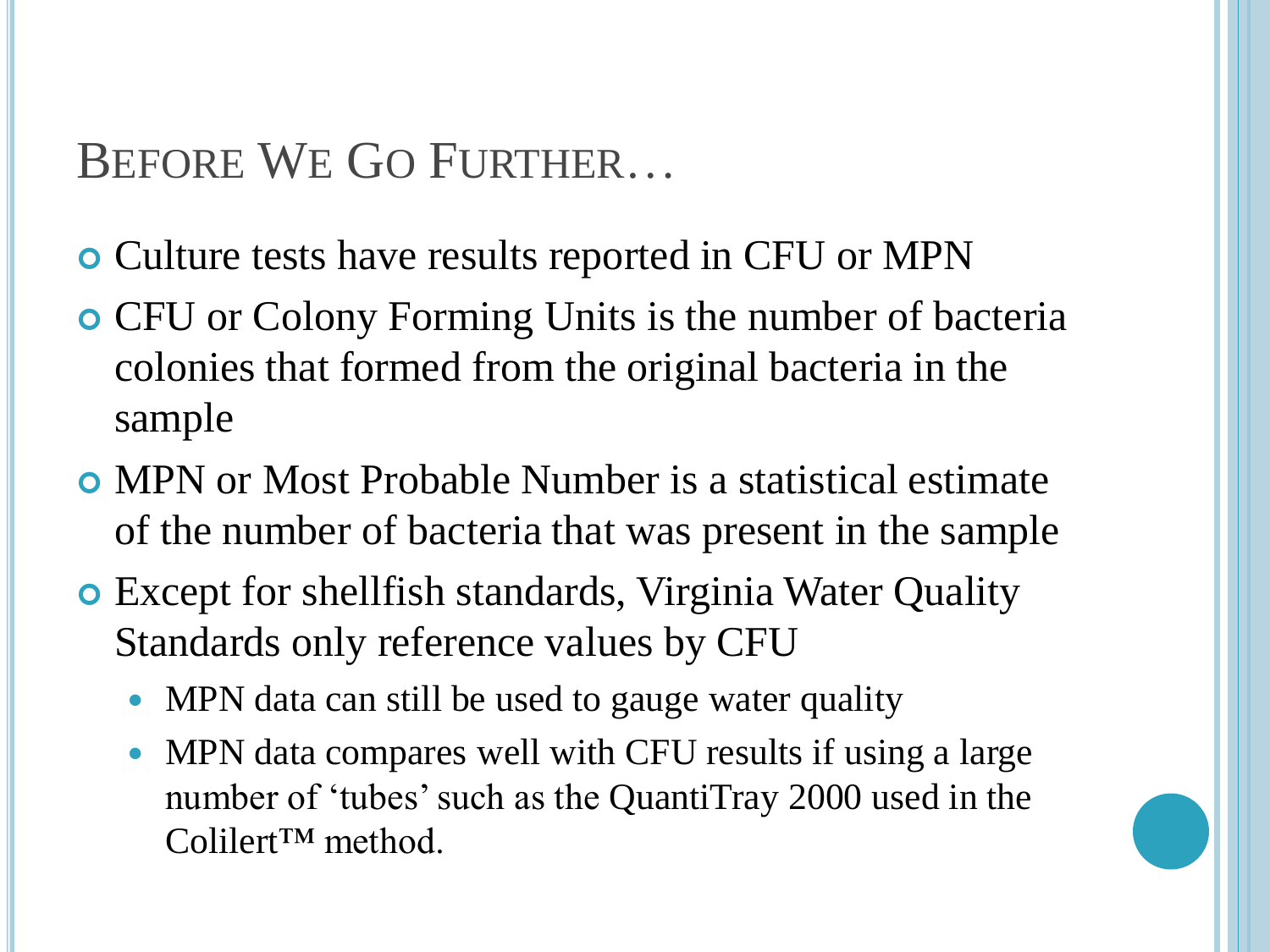# ESCHERICHIA COLI (E. COLI)

- Gram negative, rod shaped, facultative anaerobic bacteria
- Normally found in the digestive tracks of warm blooded animals
- Currently monitored in fresh waterbodies
	- Samples with >235 E. coil or an average >126 per 100 ml sample indicates excessive bacteria levels

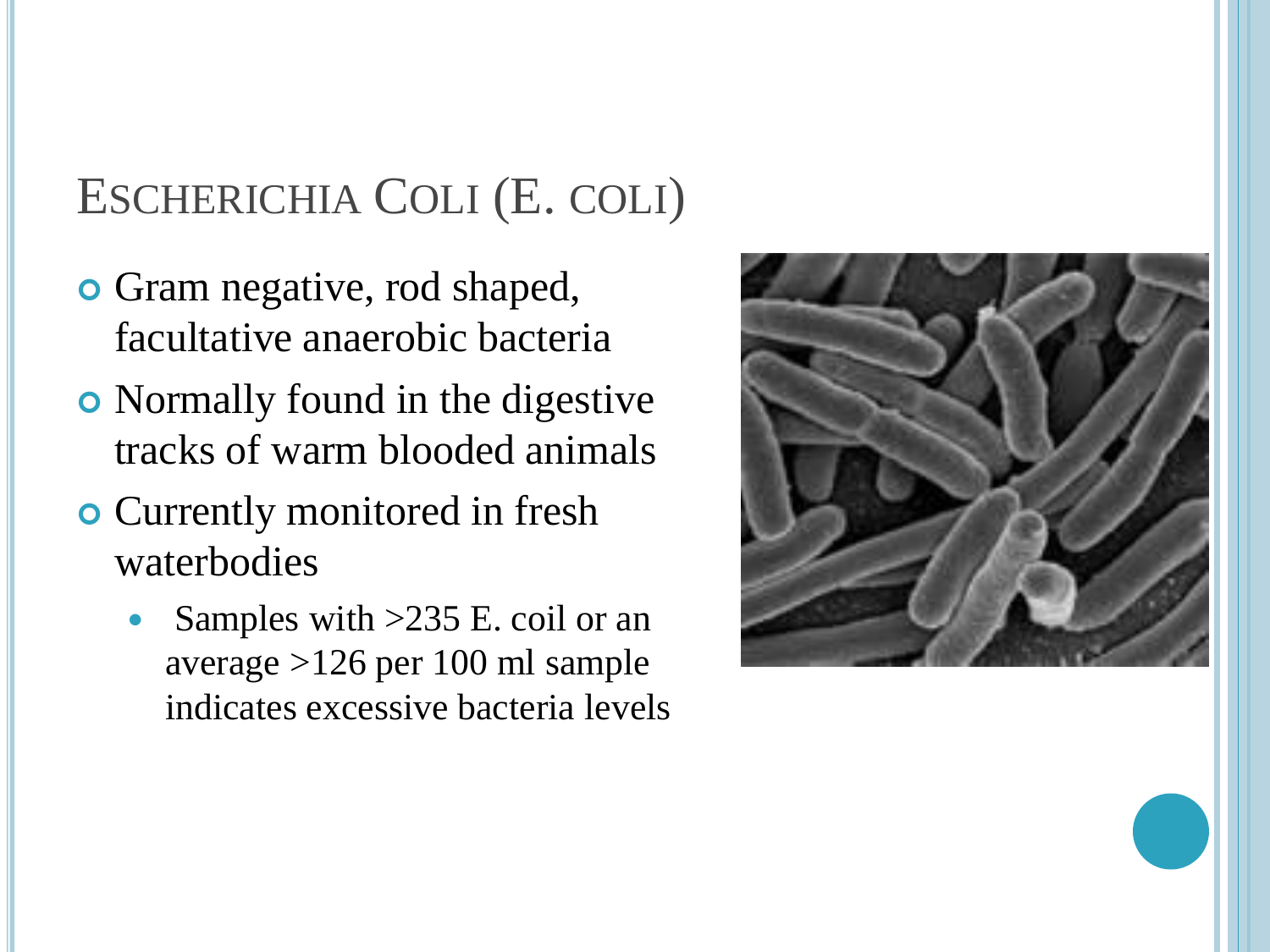## FECAL COLIFORM

 Family of coliform bacteria species only found in the digestive tract of warm blooded animals

- E. coli and other species are members
- Since 2002, no longer used for freshwater recreation (e.g. swimming)
- Still used by VDH to determine closure of shellfish beds. Average fecal coliform levels must be less than 14 and single maximum readings no more than 49 MPN or 31 CFU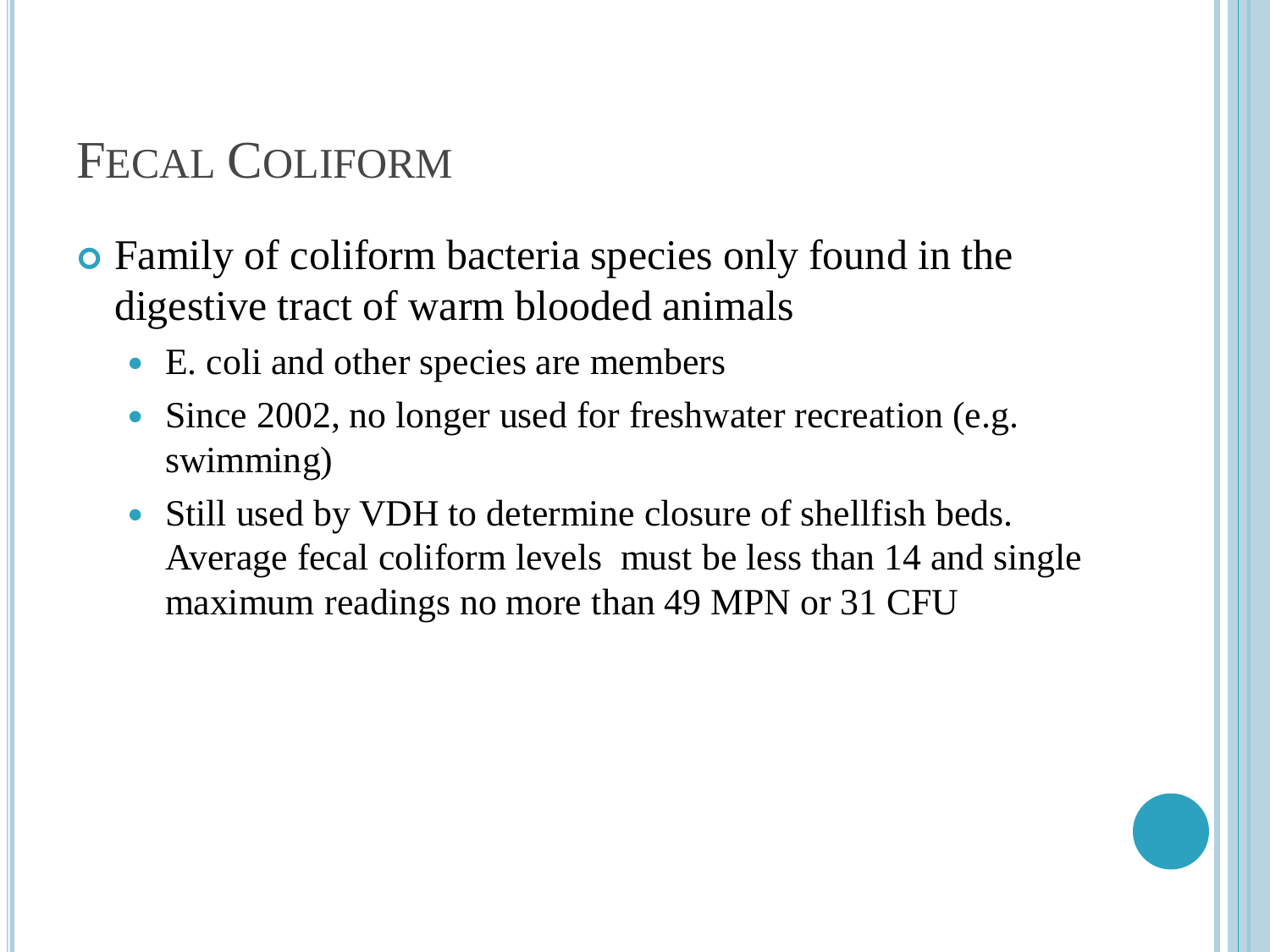#### **ENTEROCOCCUS**

- Gram positive, spherical shaped, facultative anaerobic bacteria
- Normally found in the digestive tracks of warm blooded animals
- Currently monitored in saltwater (beaches)
	- Samples with  $>104$  E. coil or an average >35 per 100 ml sample indicates excessive bacteria levels

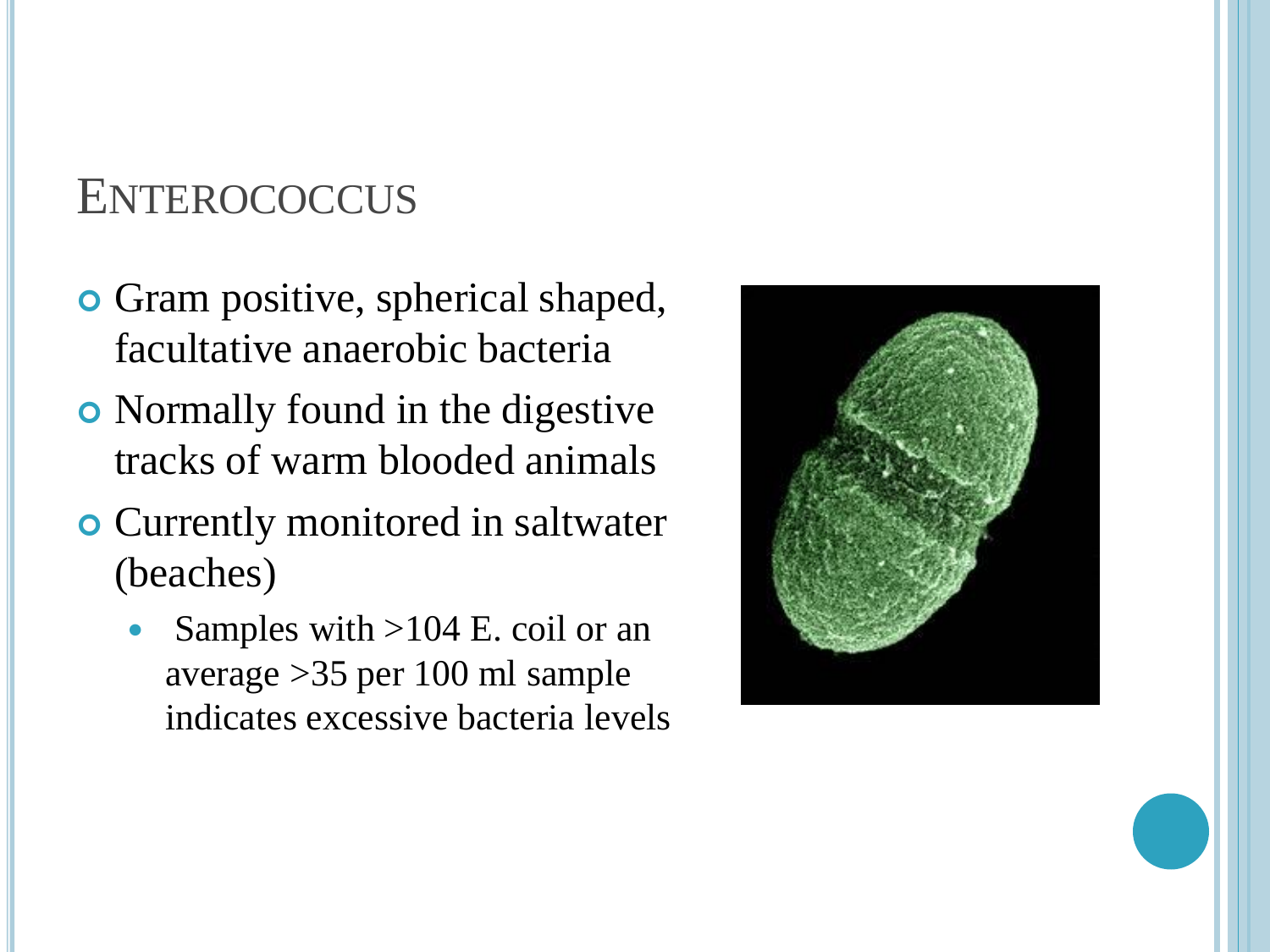# METHODS TO MONITOR FOR FECAL BACTERIA

#### Culturing of samples

- Presence/Absence
- Coliscan Eaygel
- Petriflm
- Colilert/Enterolert
- Membrane Filtration
- Multiple Tube Method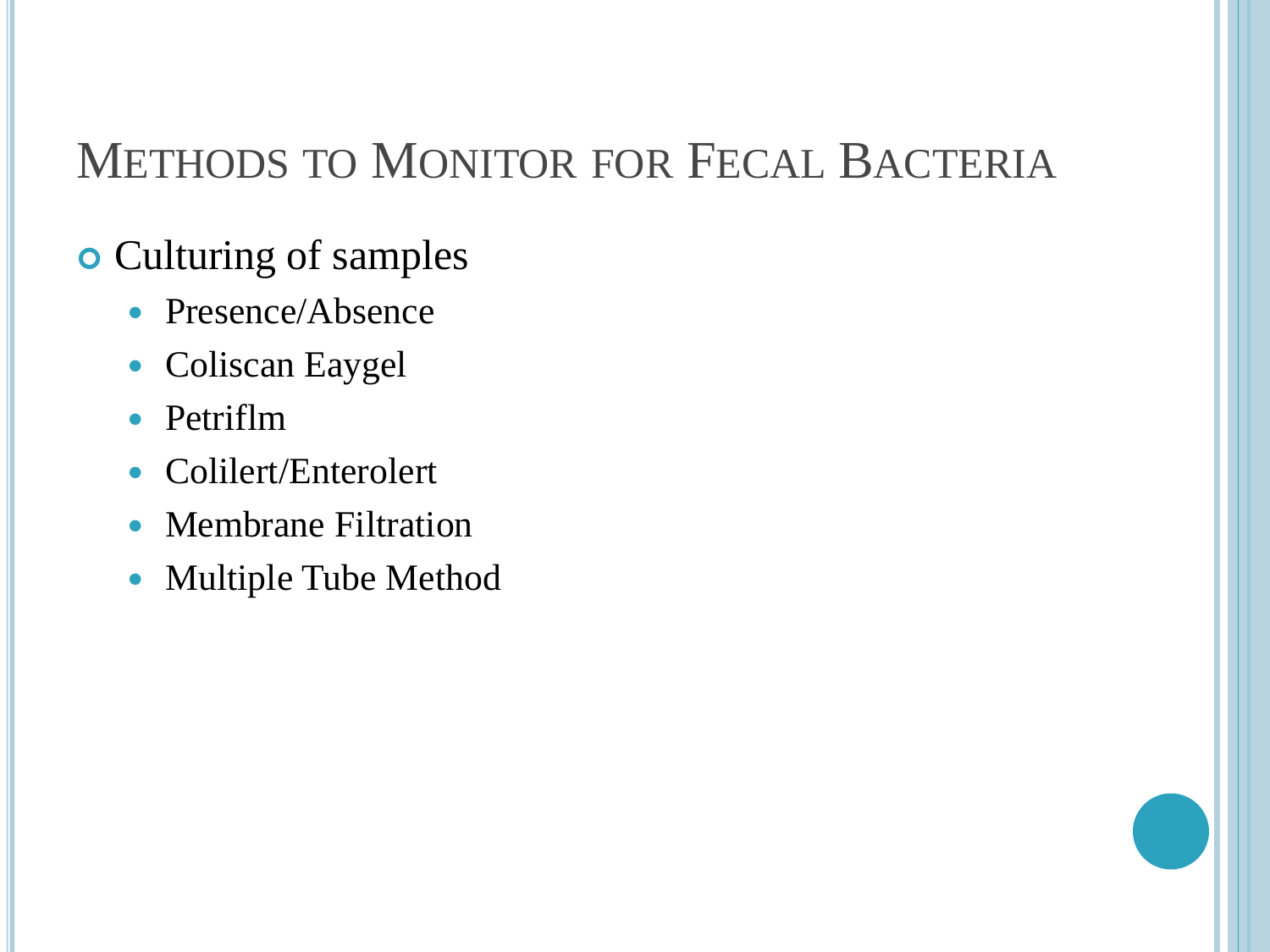#### PRESENCE/ABSENCE

- Simplest culturing method
- Sample placed in a bottle containing nutrient media
- **o** Color change/glow under UV or similar reaction indicates presence of the bacteria
- **o** Results in 24 hours
- Normally used to test drinking water quality as no fecal bacteria should be present

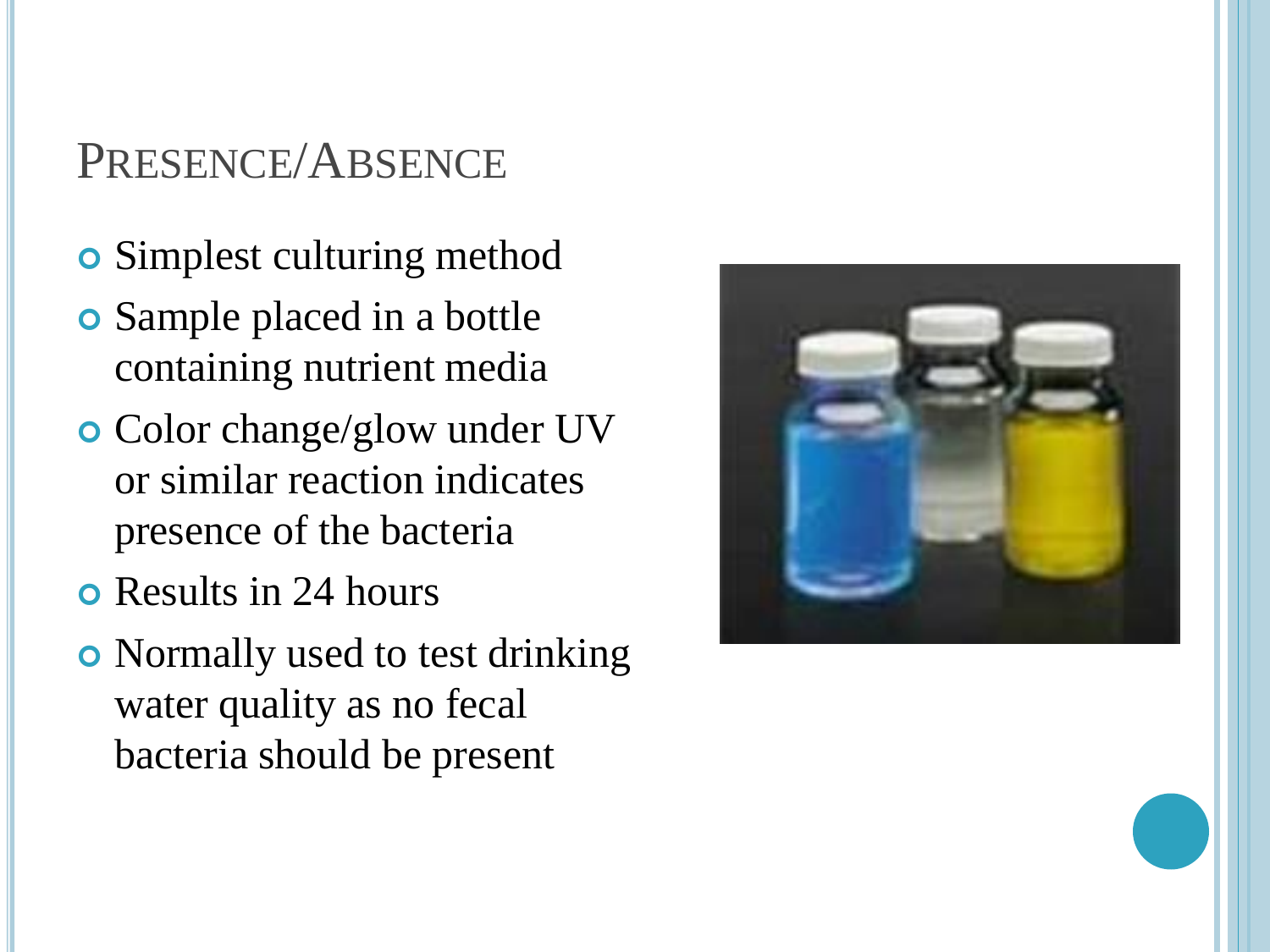### COLISCAN EASYGEL

- An inexpensive and easy to use test for E. coli
- Does not require a laboratory
- Tests 1 to 5 ml of sample
- **o** Results in 24 to 48 hours
- E. coli appear dark blue to purple
- Results are in CFU



1 ml sample with 5 E. coli colonies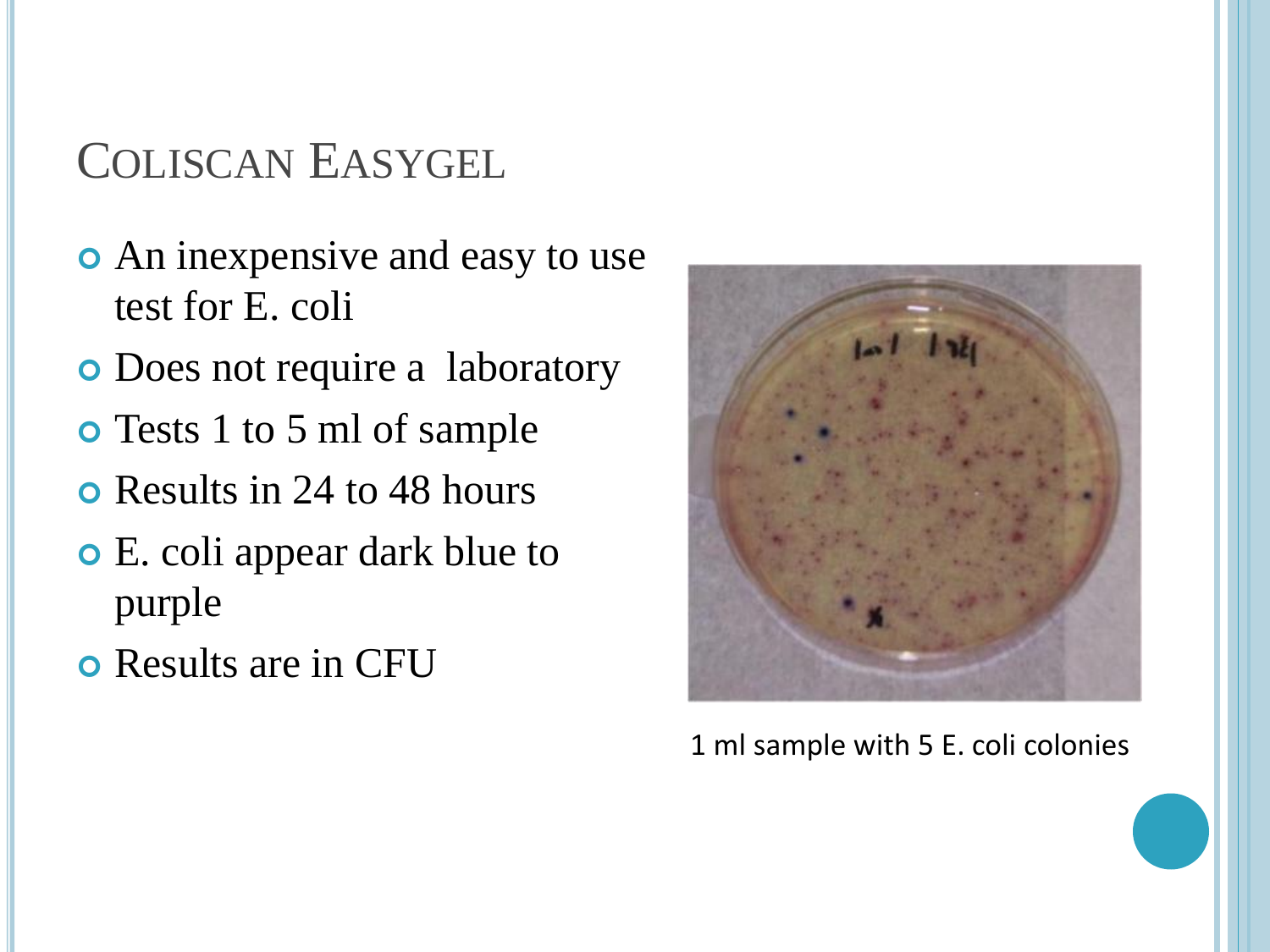#### PETRIFILM

- Non-laboratory based test to detect E. coli bacteria
- Tests 1 ml of sample but can be coupled with membrane filtration to test 100 ml
- E. coli appear dark blue with gas bubbles
- Results are in CFU

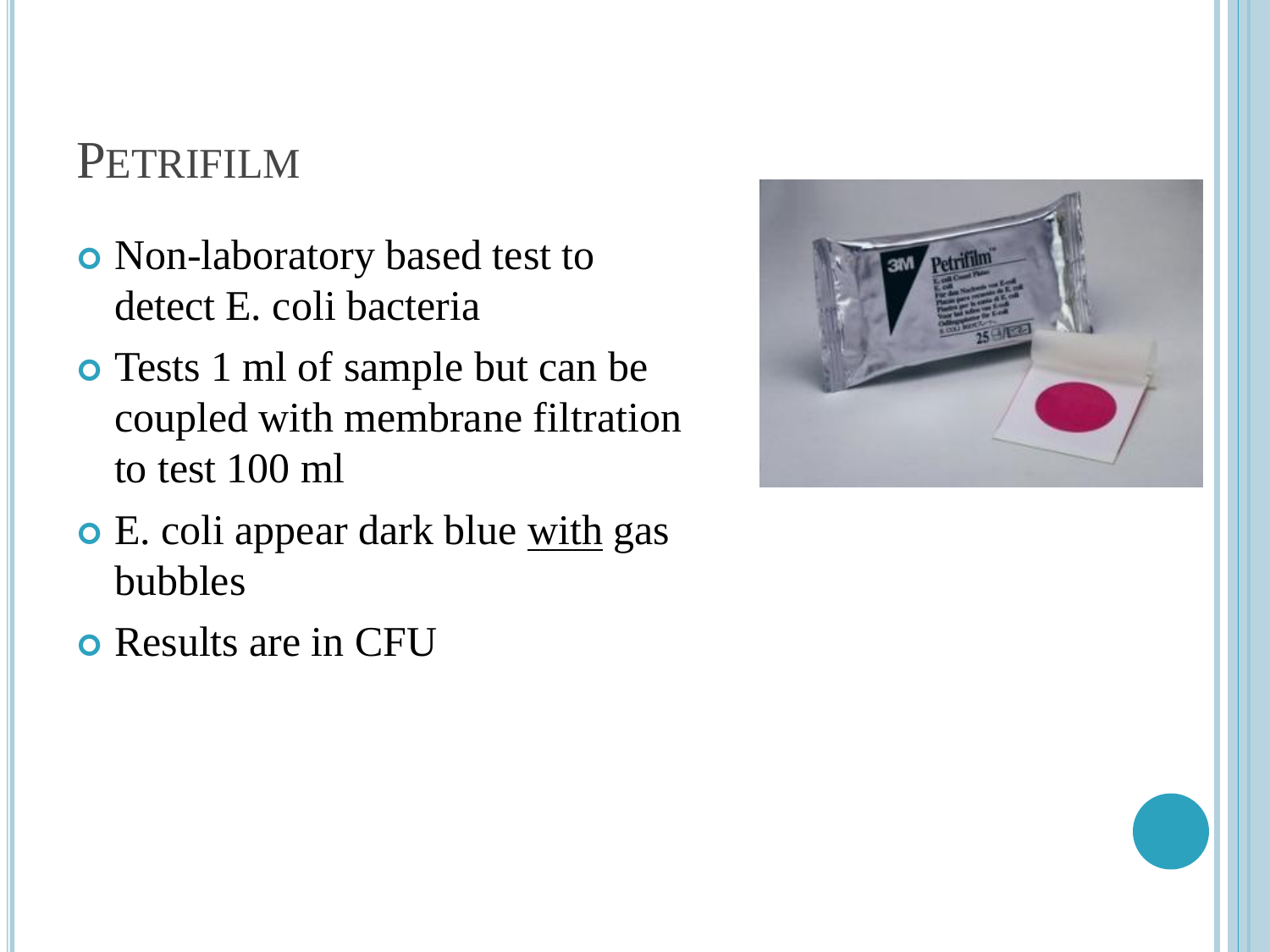# COLILERT/ENTEROLERT

- Most popular lab based method due to relative low cost and ease of use
- Results in 18 to 24 hours
- E. coli glow under a UV light and have a yellow color
- Enterococcus method (for salt water) glows under a UV light but no color change
- o Results in MPN

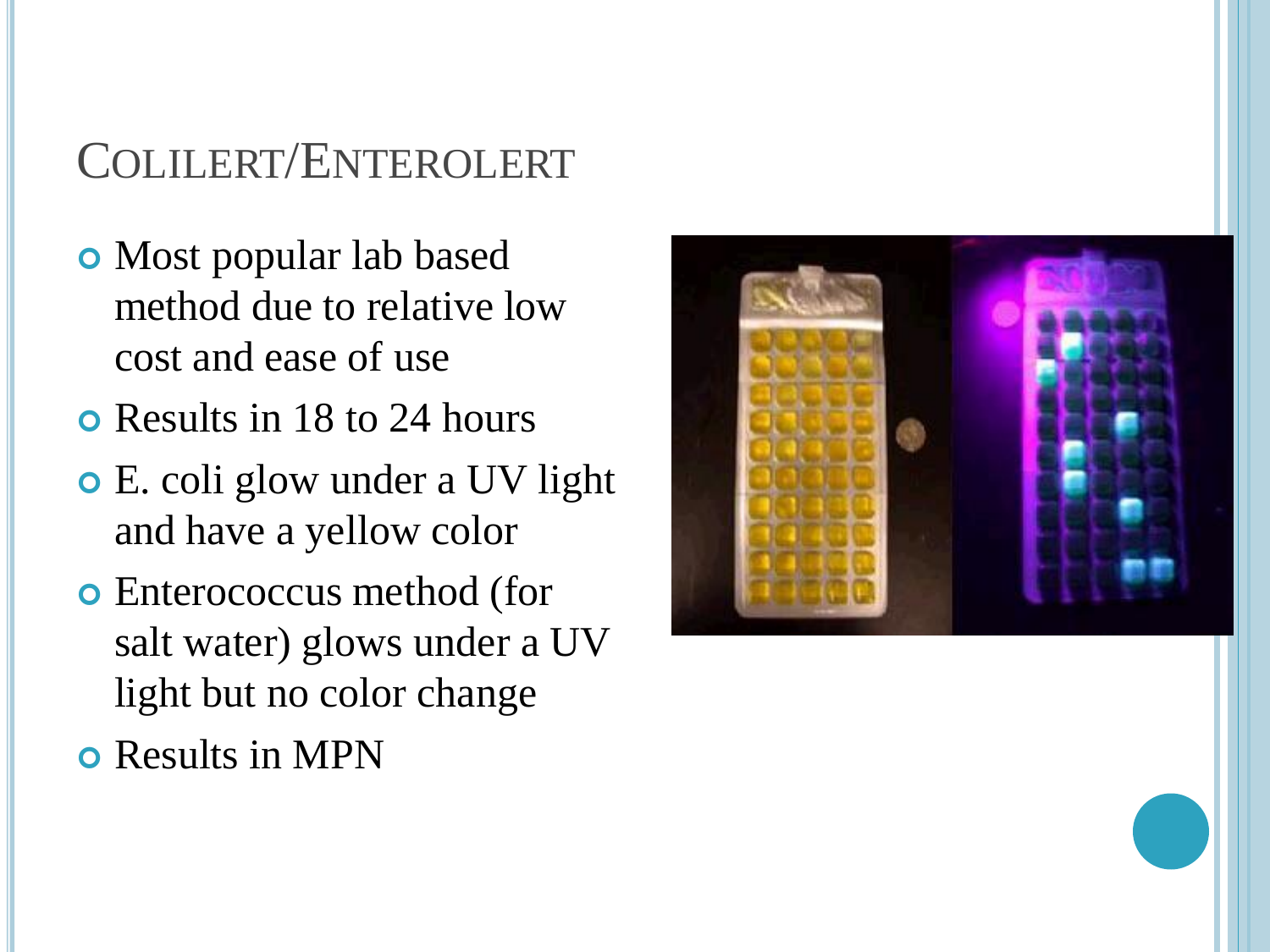### MEMBRANE FILTRATION

- Filter sample through a fine pore (~0.6 um) filter
- Tests up to 100 ml of sample
- Results in 18 to 24 hours
- Colony color depends on nutrient media
- Results reported as CFU

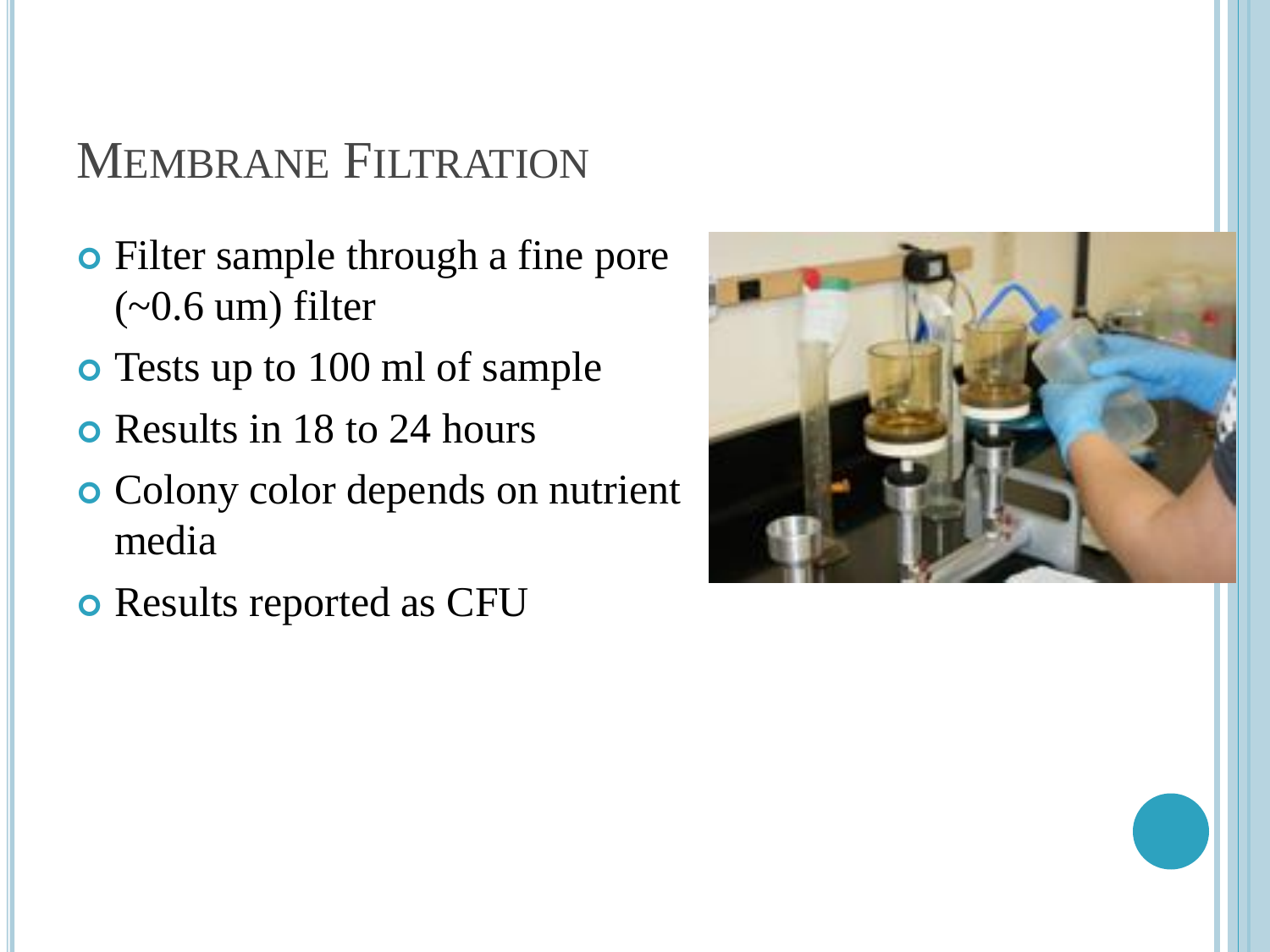## MULTIPLE TUBE METHOD

- Not used as much due to introduction of Colilert/Enterolert
- Samples inoculate multiple test tubes of media/auger
- Results in 3 to 5 days
- Number of test tubes with a positive reaction determines the MPN result

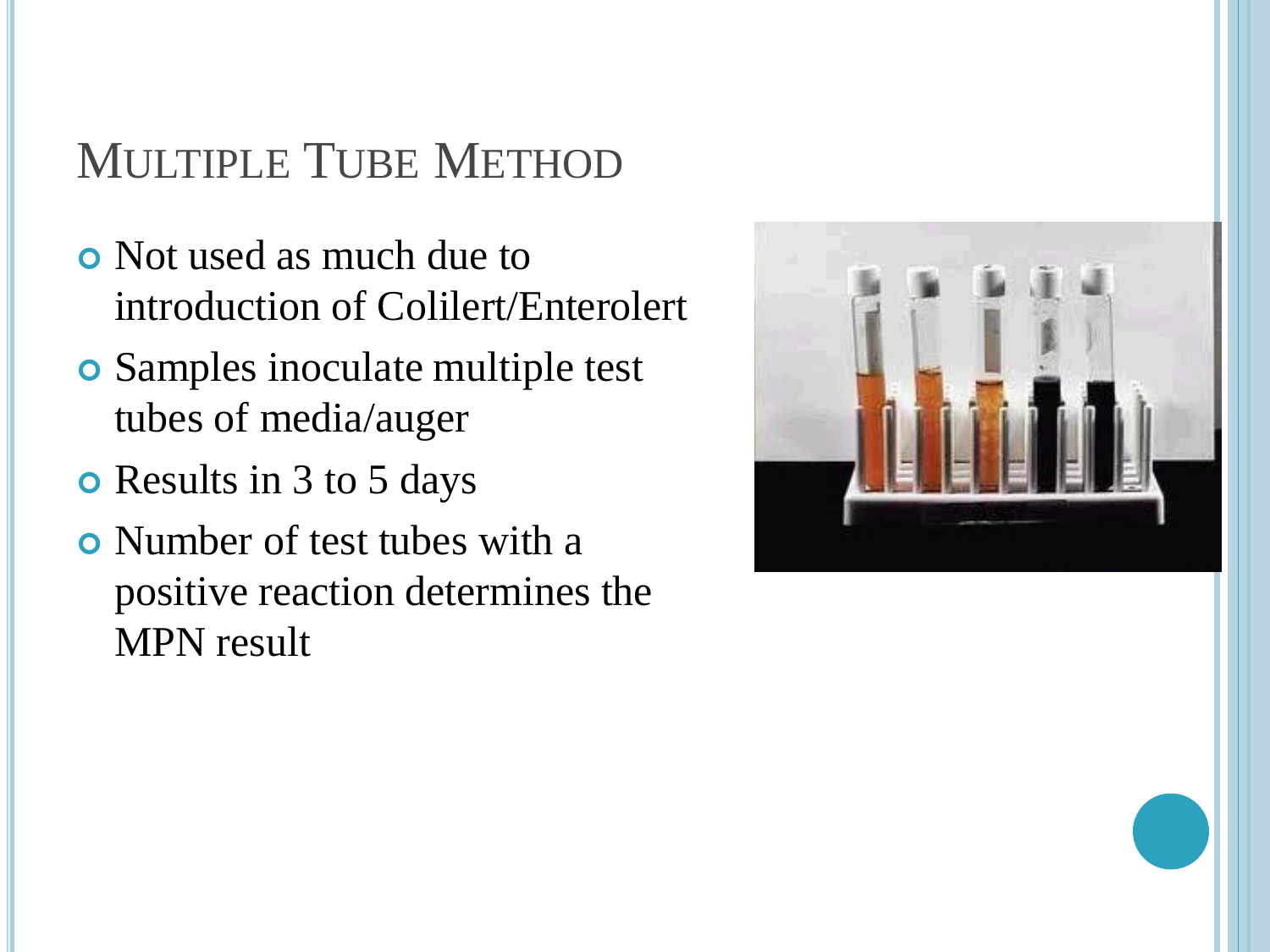### **SUMMARY**

| <b>Parameter</b>        | <b>Presence/</b><br><b>Absence</b> | <b>Coliscan</b><br><b>Easygel</b> | <b>Petrifilm</b> | Colilert/<br><b>Enterolert</b> | <b>Membrane</b><br><b>Filtration</b> | <b>Multiple</b><br><b>Tube</b> |
|-------------------------|------------------------------------|-----------------------------------|------------------|--------------------------------|--------------------------------------|--------------------------------|
| Lab required            | N <sub>o</sub>                     | N <sub>o</sub>                    | N <sub>o</sub>   | Yes                            | Yes                                  | Yes                            |
| Min detection limit     | $\overline{0}$                     | $<$ 20                            | < 100            | $\overline{0}$                 | $\overline{0}$                       | $\Omega$                       |
| Max detection limit     | $\mathbf{1}$                       | >6000                             | >6000            | >10,000                        | >10,000                              | >10,000                        |
| Unit of measurement     | N/A                                | <b>CFU</b>                        | <b>CFU</b>       | <b>MPN</b>                     | <b>CFU</b>                           | <b>MPN</b>                     |
| Consumable cost         | \$6.50                             | \$2.50                            | \$3.00           | \$6.50                         | \$2.50                               | \$2.00                         |
| Equipment cost          | \$0                                | \$100                             | \$1000           | \$15,000                       | \$25,000                             | \$25,000                       |
| Time spent per sample   | $1$ min                            | $1$ min                           | 1 min            | $5 \text{ min}$                | $>10$ min                            | $>10$ min                      |
| Incubation time (hrs)   | 24                                 | 24 to 48                          | 24               | 18 to 24                       | 18 to 24                             | 72 to 120                      |
| <b>DEQ Level Status</b> | I                                  | $\mathbf{I}$                      | $\prod$          | III                            | III                                  | III                            |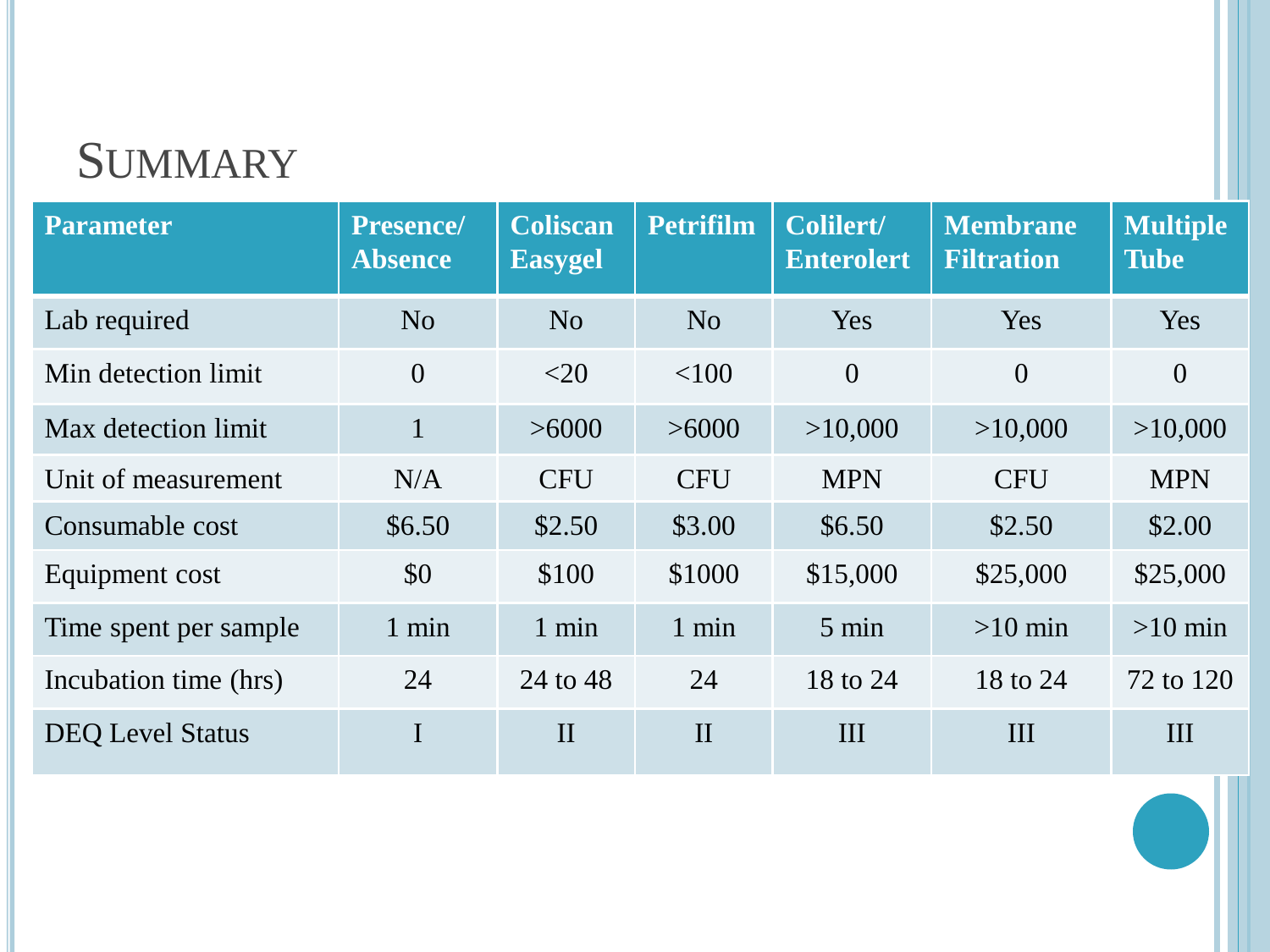

#### **Exercise Time**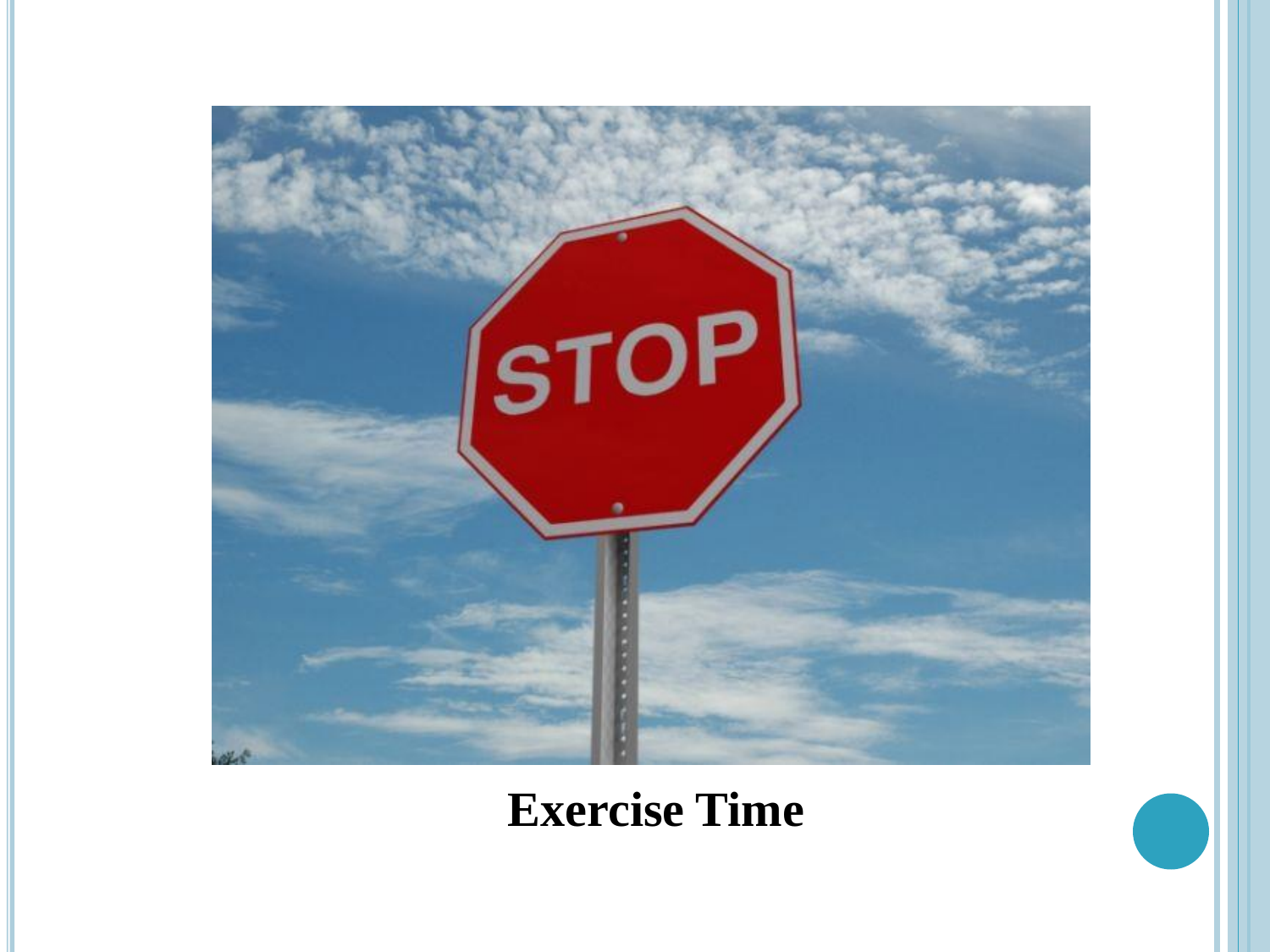### EFFECTIVE MONITORING STRATEGIES

- **o** "Shotgun" method
- Targeted source identification/verification
- Carpet sampling (AKA "B-52" method)
- **o** Storm event sampling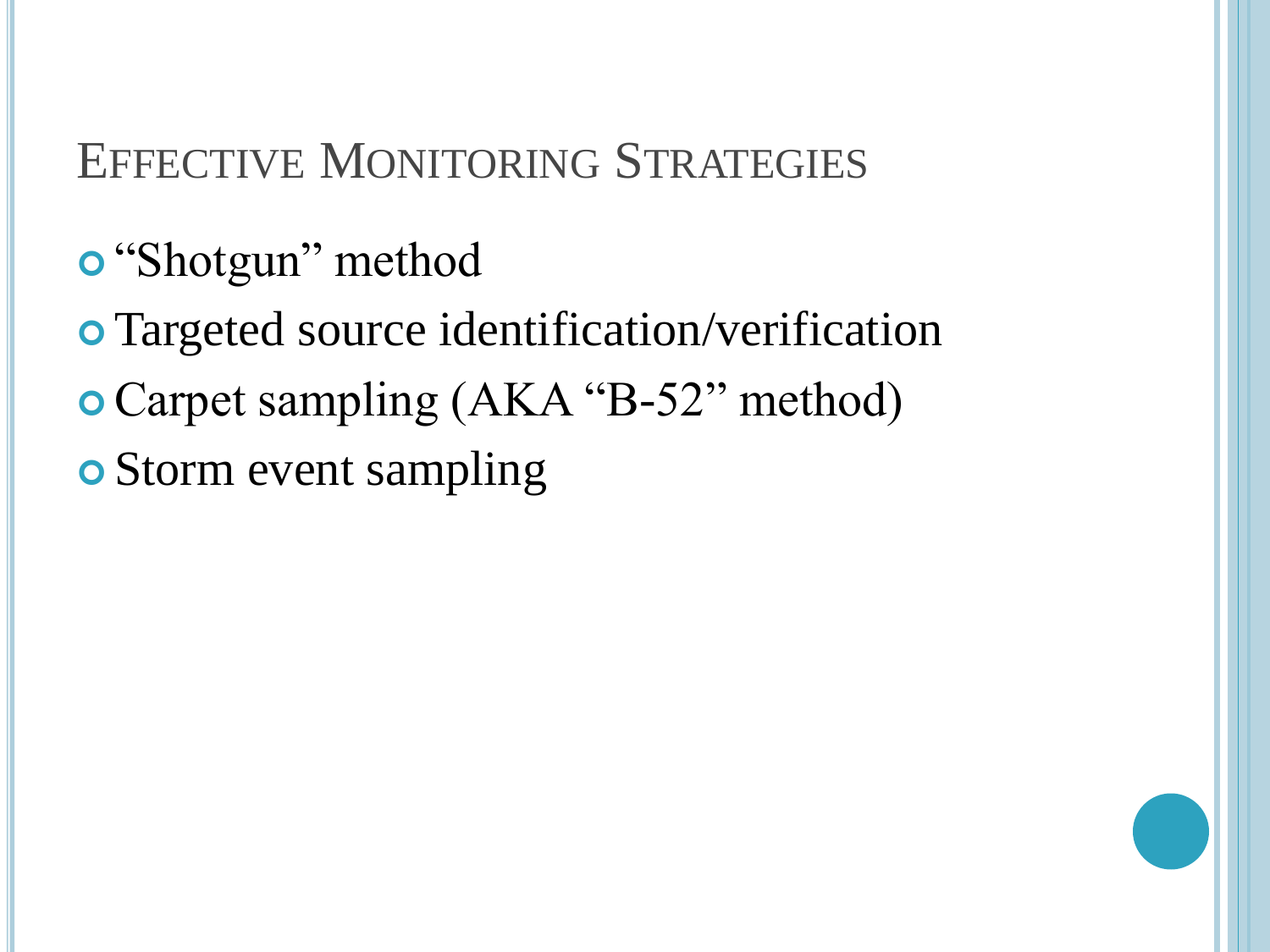### SHOTGUN METHOD

- **o** Set up sample stations scattered in the watershed
	- Sampling from public access points like bridges
- Ideal for initial recon to find E. coli 'hotspot' segments
	- Moderate labor and cost intensive

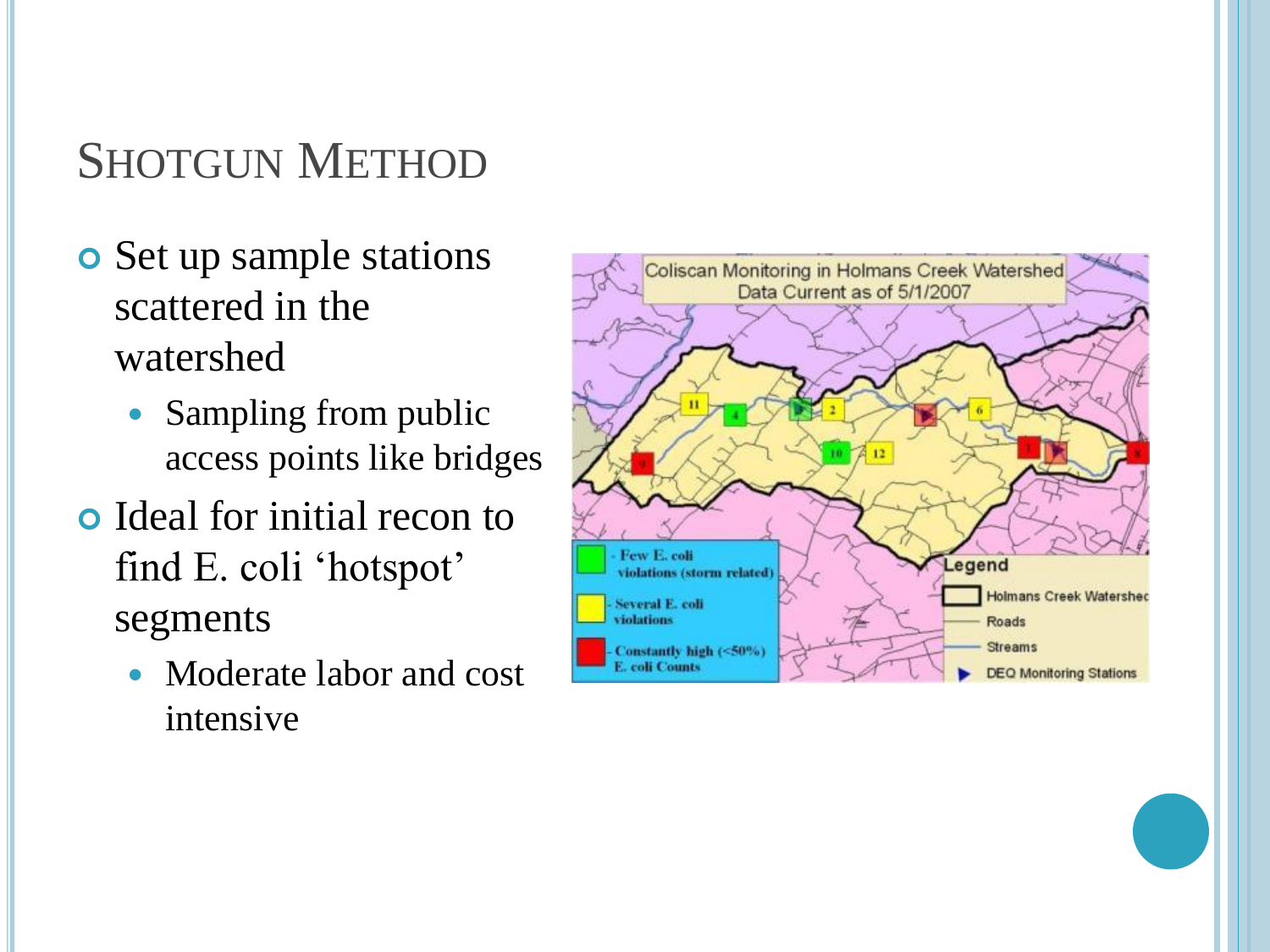### TARGETED SAMPLING

- Sample likely sources of fecal bacteria
- **o** Sewer line crossings or near septic systems
- Areas of known dense wildlife or animal activity
	- Good to quickly rule out or confirm fecal sources
	- Requires planning to identify sources and may require landowner access

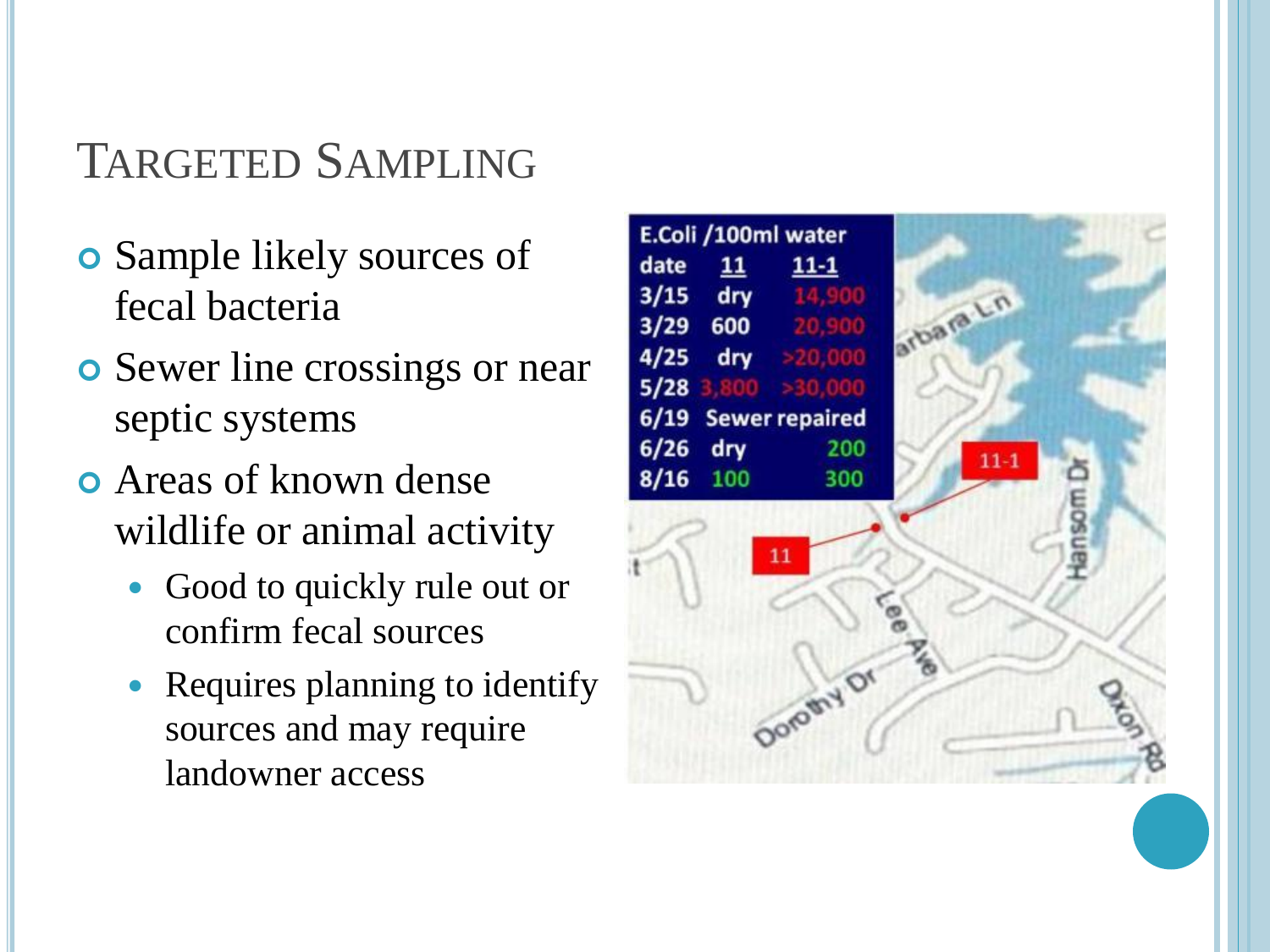# CARPET SAMPLING

- Sampling every possible source and waterbody segment
- Extremely labor and cost intensive
- Provides the most detailed picture of fecal sources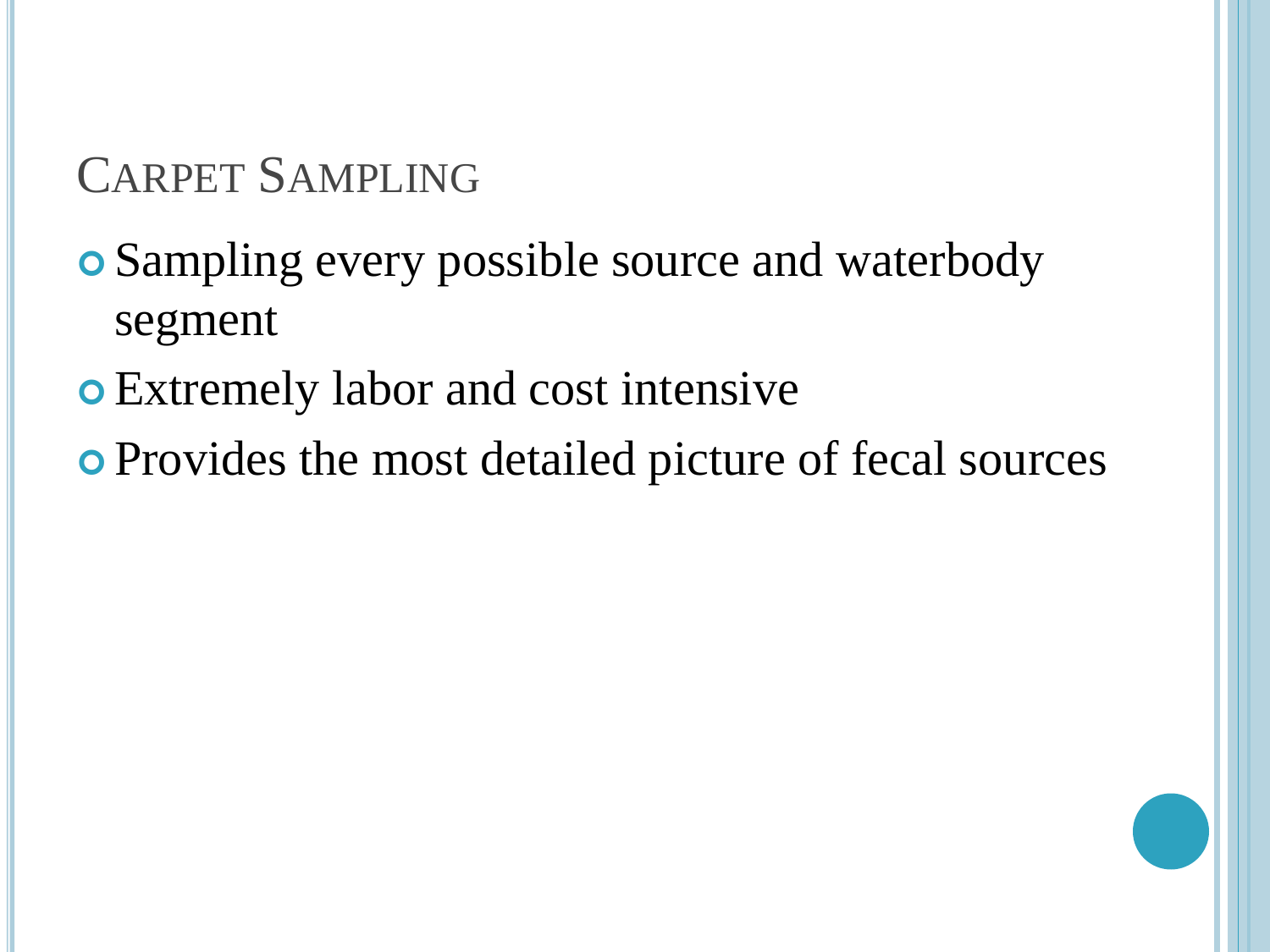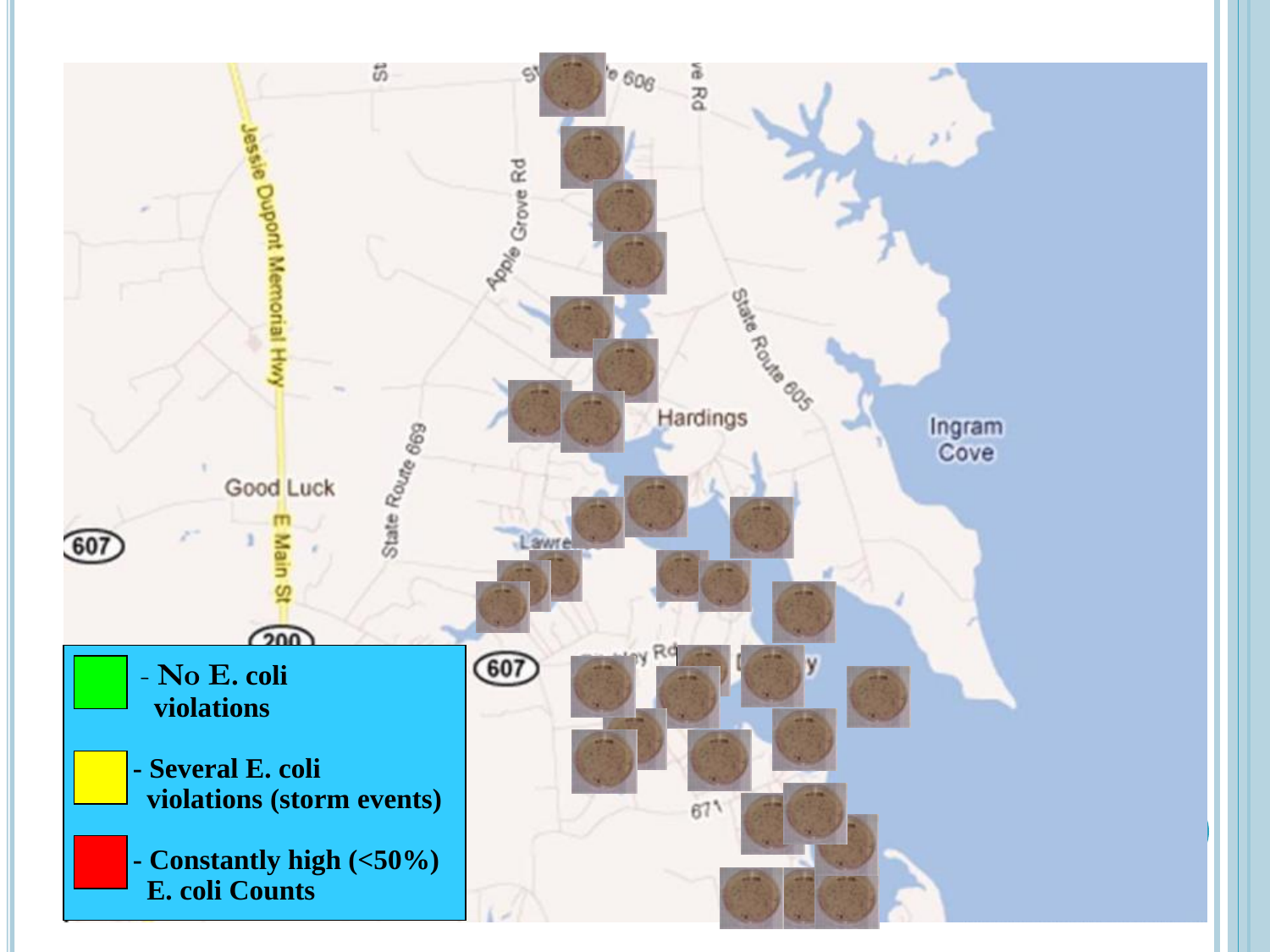# STORM EVENT SAMPLING

# Sampling at the first stages of a major rainstorm

- Shows the worst case scenario of site bacteria levels
- Helpful in identifying sources of bacteria not readily seen during dry sample events
- Most effective if samples are collected within the first hour of a storm
- $\bullet$  >¼" rainfall is often enough to elevate bacteria levels Storm event sampling can be a part of any plan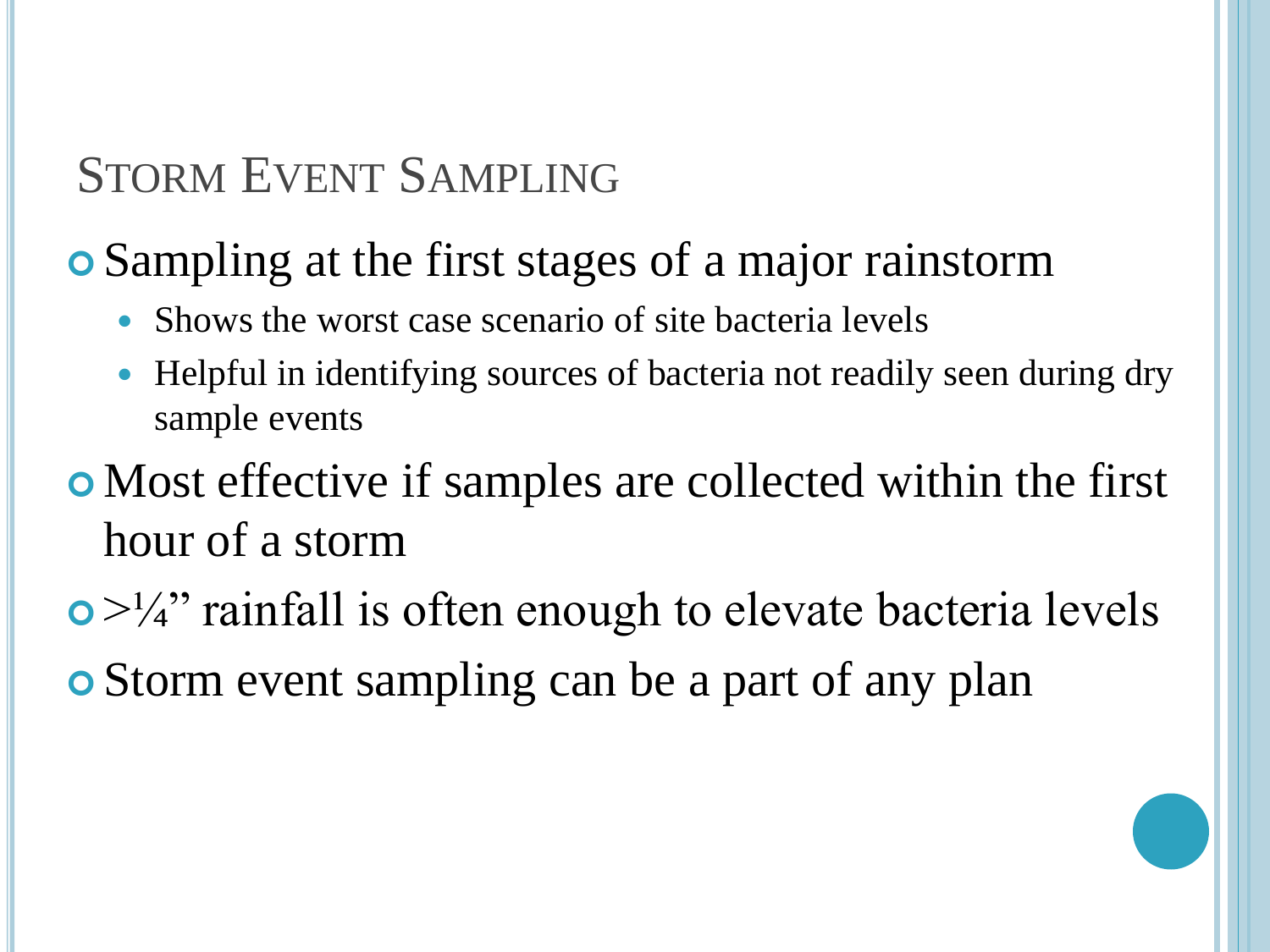## BEFORE HEADING OUT

 Let someone know you are heading out to sample and when you expect to be back

- If possible, it is good to have a co-sampler join you
- **Check the weather prior to going out** 
	- Dress appropriately for expected field conditions

#### o Inspect equipment

- Needed sample equipment is in good condition (coolers, sample bottles, marker, sample bucket, etc.)
- Have backup sample bottles if needed
- Have safety equipment (first aid kit, flares, etc.)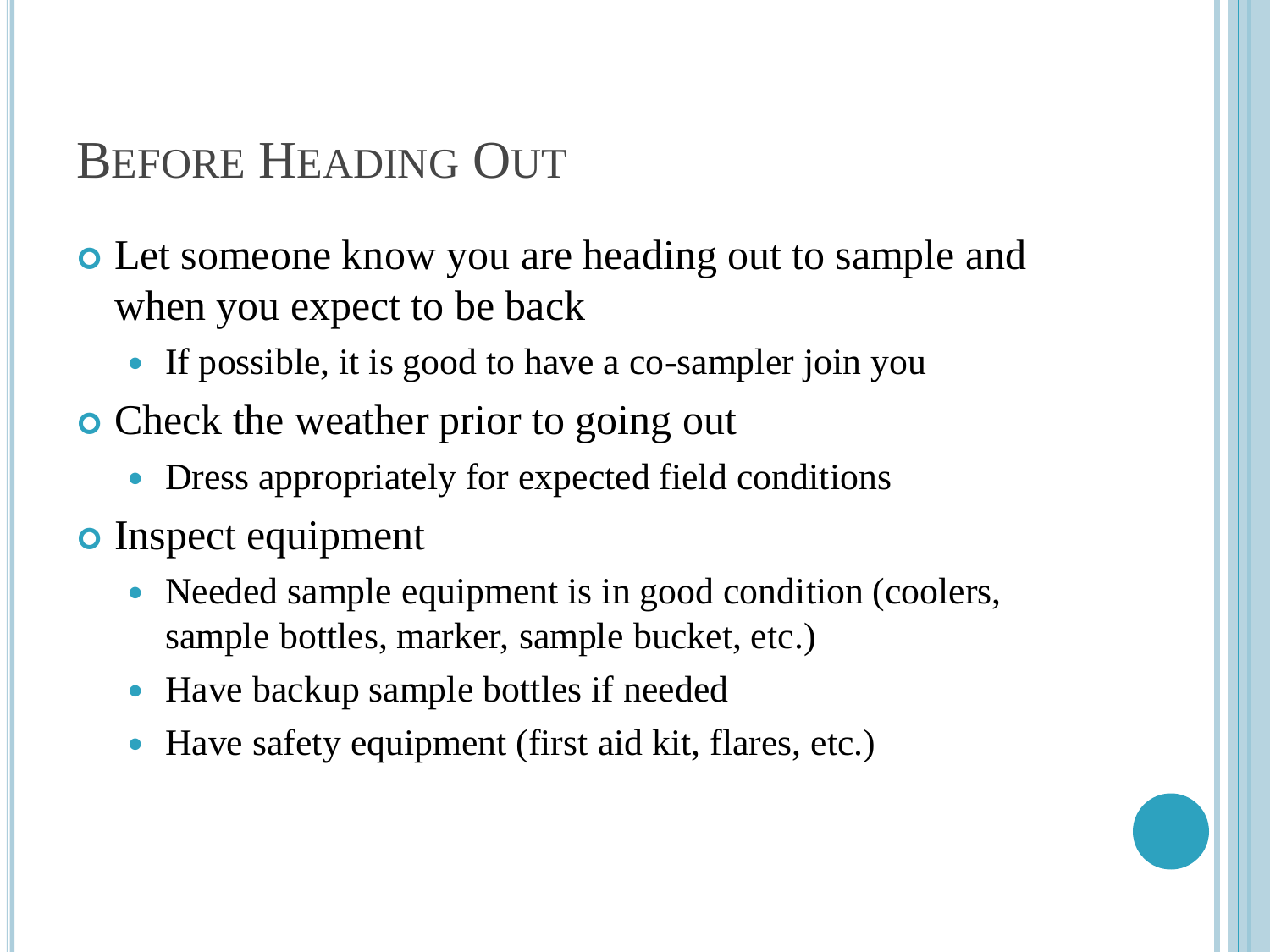# IF SAMPLING ALONG A ROAD

• If a safe parking area away from the road is not available, pull completely off the road and onto the shoulder

- Park away from sharp curves
- Leave sufficient room to exit/enter the vehicle
- Turn on the vehicle hazard signal
- If possible, wear a reflective or orange safety vest
- Try to exit away from the path of motor vehicles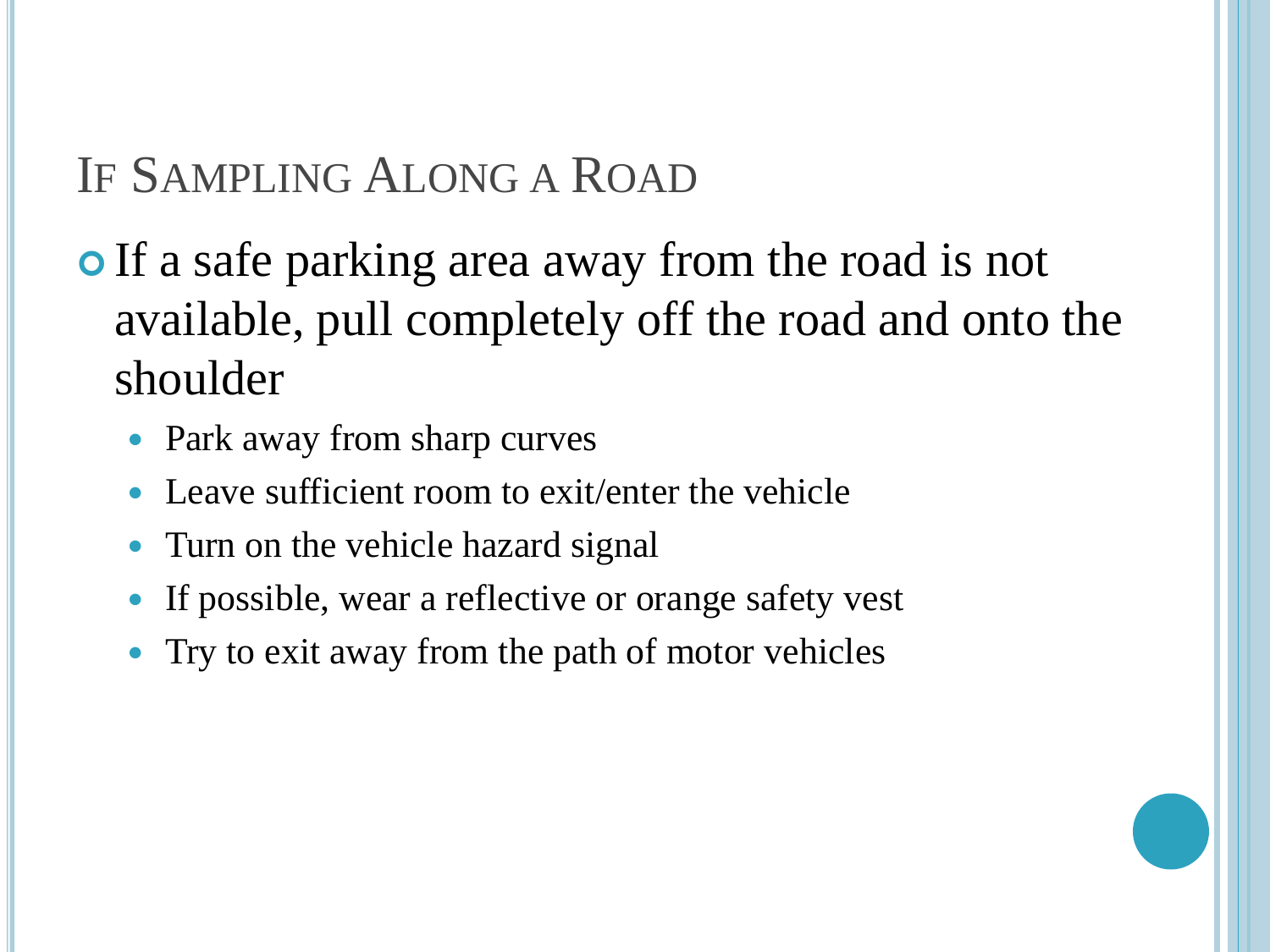# BRIDGE SAFETY

- Be aware of traffic conditions
- **o** If there is a no loitering or fishing sign, best not to sample on the bridge
- Sample on the upstream or the safest side of the bridge

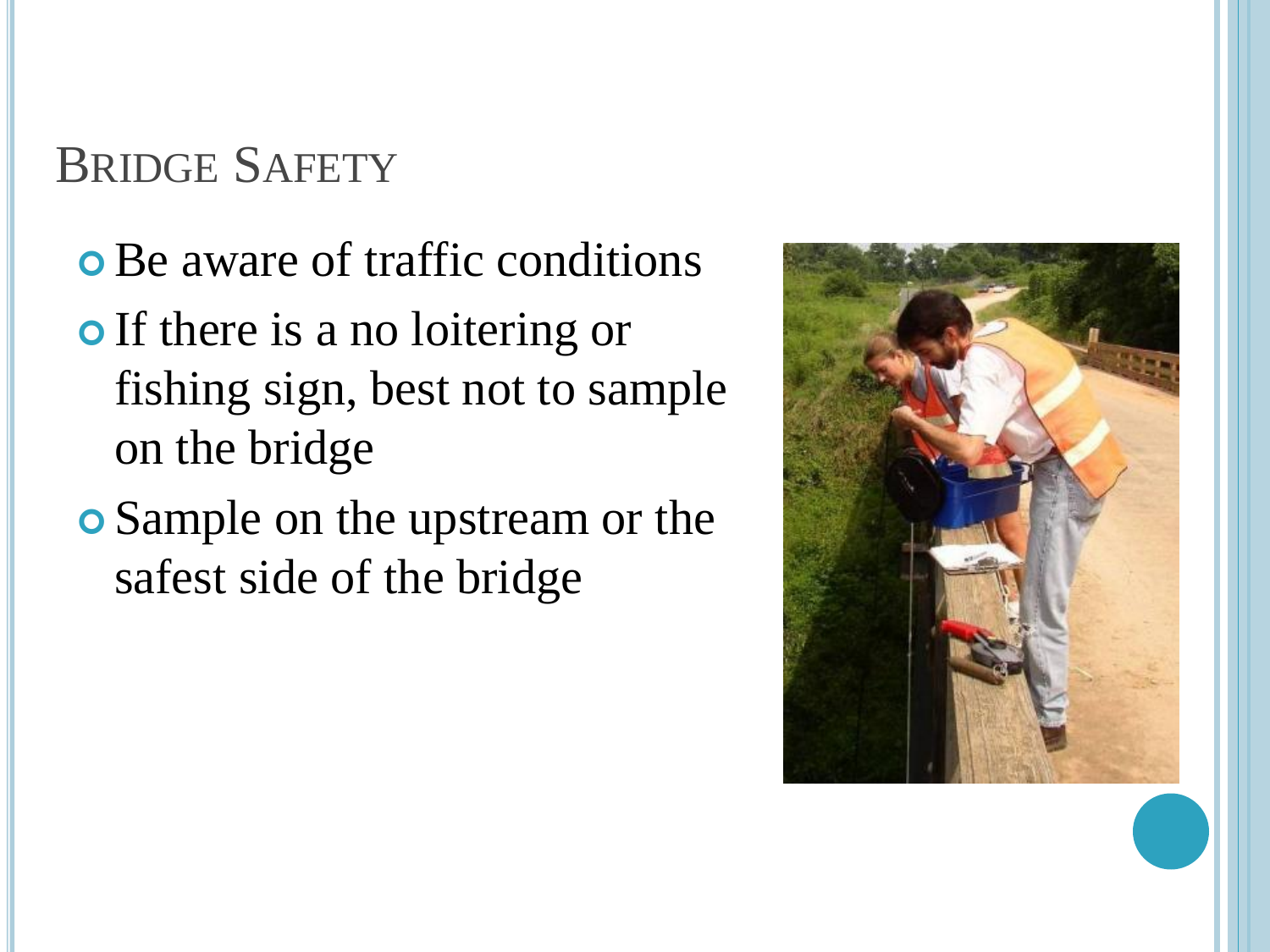# CONTAMINATED WATER

- Use extra protection if water has an unusual odor or color
- Wear gloves or have hand sanitizer available during sampling
- Wash or disinfect hands after sampling and prior to eating
- Always assume sample water contains pathogens!